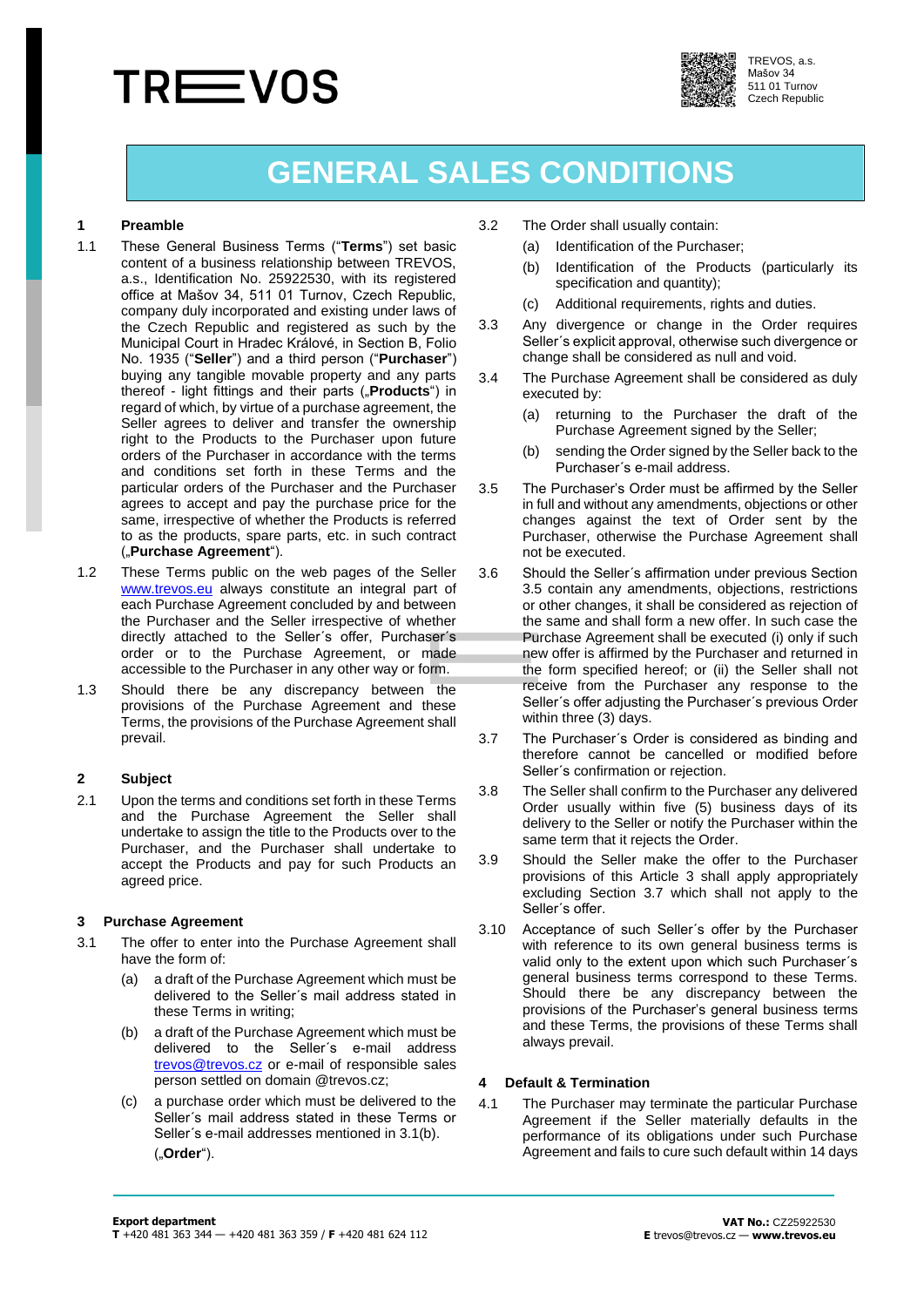after written notice thereof from the Purchaser. Such termination shall be the Purchaser's sole remedy in the event of a default by the Seller.

- 4.2 The Purchaser shall be deemed in material default under this Agreement if the Purchaser fails to pay any amounts when due under the Purchase Agreement, cancels or attempts to cancel any Purchase Agreement prior to delivery of ordered Products or refuses delivery of the Products or otherwise fails to perform any of its obligations under the Purchase Agreement or fails to pay the Seller any sums due under any other agreement or otherwise.
- 4.3 In the event of a material default by the Purchaser, the Seller may, upon written notice to the Purchaser (i) suspend its performance and withhold shipments, in whole or in part; (ii) terminate any Purchase Agreement(s); (iii) declare all sums owing to the Seller immediately due and payable; and/or (iv) recall Products in transit, retake same and repossess any Products held by the Seller for the Purchaser's account, without the necessity of any other proceedings, and the Purchaser agrees that all Products so recalled, taken or repossessed shall be the property of the Seller, provided that the Purchaser is given credit therefor.
- 4.4 In case of breach by the Purchaser of provisions of the Article [10](#page-3-0) hereof the Seller shall be entitled to a contractual penalty in the amount of EUR 10,000 for each occurrence of such breach. The penalty shall be paid no later than fourteen (14) days after Seller's request. The application of contractual penalty shall not prevent the Seller to claim damage caused by such breach.
- 4.5 Exercise of any of the foregoing remedies by the Seller shall not preclude exercise of any of the others, and neither the existence nor exercise of such remedies shall be construed as limiting, in any manner, any of the rights or remedies available to the Seller under the Purchase Agreement, these Terms and Czech laws.

# **5 Products**

- 5.1 The Products range offered by the Seller is based on the current catalogues, samples presented at the exhibitions & trade fairs or to the Purchaser, public on the web pages of the Seller [www.trevos.eu](http://www.trevos.eu/) or sent to the Purchaser on his request.
- 5.2 Any drawings, weights and dimensions of the Products given in these catalogues are of informative nature, unless expressly indicated as binding.
- 5.3 The properties of the Products shall as a general rule only include the properties as stated in the binding description.
- 5.4 Any information provided by the Seller verbally is given in good faith but without any warranty. Any such information shall not give raise to any responsibility of the Seller.
- 5.5 The Seller may modify the specifications or the design of the Products ordered and to deliver Products in conformity with such modified specifications or design, provided that such modified Products are designed for the same purpose as the Products ordered and are not essentially different. The Seller is also authorised to modify the specifications or design of the Products if, due to a lack of materials or any other similar cause, it

is unable to meet the standard specifications or special specifications agreed with the Purchaser. In the aforementioned cases the Seller shall have duly fulfilled its obligation to deliver conforming Products by delivering the Products thus modified and such modification and difference shall not be in any way considered as a breach of the Purchase Agreement by the Seller and shall not entitle the Purchaser to any remedy.

- 5.6 The Seller shall ensure that delivered Products comply with the specific technical and statutory requirements or standards set by the laws and regulations of the country in which they are produced.
- <span id="page-1-0"></span>5.7 The Purchaser shall not import the Products into any country, without ensuring that they comply with the local technical and statutory requirements in effect in the country of import including all marking, labelling, and supplemental user and service information (if any) required by the standards, where applicable. The Purchaser shall comply fully with all applicable safetyrelated laws, rules and regulations of any governmental body having jurisdiction to regulate the manufacture, distribution or sale of the Products supplied by the Seller. The Purchaser shall obligate all persons and entities buying such products from the Purchaser (other than end users) to comply with such industry standards, laws, rules or regulations applicable to such person or entity. The Purchaser shall defend and hold the Seller harmless against any expense, loss, costs or damages relating to any claimed failure by the Purchaser to comply with such industry standards, laws, rules or regulations or from any bodily injury, illness or property damage resulting from further sale of the Products by the Purchaser or products manufactured by the Purchaser which incorporate the products supplied by the Seller. Should the Purchaser fail to defend and hold the Seller harmless against any expense, loss, costs or damages under previous sentence it shall indemnify the Seller against all liabilities, costs and expenses incurred as a result of the Purchaser's breach of this Section [5.7.](#page-1-0)
- 5.8 Any Products ordered by the Purchaser for inspection or testing ("**Samples**") shall be usually provided by the Seller to the Purchaser free of charge.
- 5.9 In case of deliveries based on the Purchaser's drawings or models, the Purchaser shall be liable regarding third-party intellectual property rights.

# **6 Shipping & Delivery**

- 6.1 The Seller shall deliver the Products in the quantity, quality and make determined in the Purchase Agreement.
- 6.2 The Seller shall deliver to the Purchaser only the invoice and shipping documents; any other documents shall be attached to the consignment under condition these are explicitly listed in the Purchase Agreement.
- 6.3 The way of packing shall be at the Seller's sole discretion. In case special instructions are necessary, the Purchaser should notify the Seller thereof in time to enable the Seller to comply with the same and all additional cost thereby incurred shall be borne by the **Purchaser**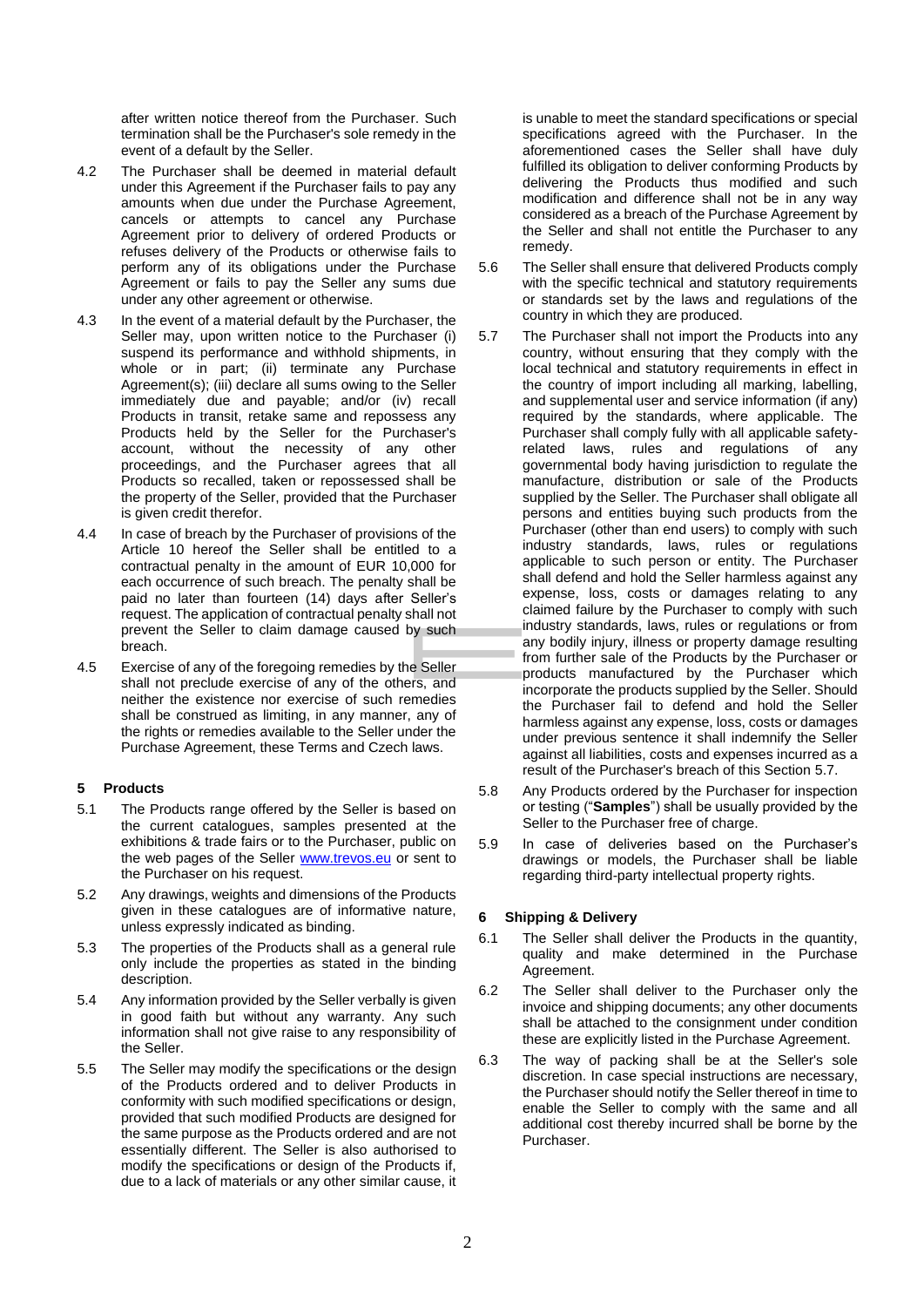- 6.4 The Seller shall deliver the Products to the Purchaser in a period adequate to the nature, quantity and Seller´s manufacturing capacities.
- 6.5 Should the dispatch or delivery dates be stated in the orders, offers, or Purchase Agreement(s) these shall be regarded as approximate only. Delivery after the stated delivery date shall not be in any way considered as a breach of the Purchase Agreement by the Seller and shall not entitle the Purchaser to any remedy.
- 6.6 Partial deliveries of the Products are permitted unless agreed otherwise between the parties in the Purchase Agreement.
- 6.7 The actual delivery of the Products is carried out by external suppliers - shipping companies under terms stated within actual INCOTERMS at the expense of the Purchaser, unless agreed otherwise in the Purchase Agreement.
- 6.8 The Purchaser may request the Seller to organise the transport of the Products on the Purchaser's behalf, in which case the Purchaser shall be responsible for all costs and risk associated with such transport; however only in case the Seller accepts such request.
- 6.9 Proof of delivery of the Products shall be delivery document (a delivery slip or a delivery note) containing specification of the type of the Products, quantity supplied and accepted. When taking over the Products from the carrier, the Purchaser shall check the integrity of the packaging of the Products and in case of any defects immediately (in special circumstances no later than within forty-eight (48) hours) notify the carrier and the Seller. In case of damage to the package the Purchaser must make a detailed photo documentation of such damage and make a note to the shipping document. The Purchaser confirms by signing the delivery note that the shipment of the Products meets all the terms and conditions and any later claims regarding faulty packages of damaged shipments containers cannot be claimed.
- 6.10 The Purchaser is required to accept delivery of the Products by the Seller. The Seller may store the Products if the Purchaser fails to accept such delivery on the Purchaser´s costs.
- 6.11 The Seller may withdraw from the Purchase Agreement and sell the Products to another person, should the Purchaser fail to take over the Products within thirty (30) days from the date agreed in the Purchase Agreement or from the date when he has been prompted to do so by the Seller in writing (by email, text message, or fax) in which case the Purchaser shall reimburse the Seller for any shortfall below the Price agreed in the Purchase Agreement with the Purchaser, and for all costs and expenses incurred by the Seller in relation to the Products storage and further sale of the Products to a third person. The Purchaser must not then raise any claims for any indemnifications, such as for the lost profit etc.
- 6.12 In the event of uncollected Products after the withdrawal from the Purchase Agreement, the Seller shall have the right to invoice the Purchaser with the contractual penalty in the amount of 50 % of the Price (as specified further in the Sectio[n 7.6\)](#page-2-0).
- 6.13 Unless otherwise agreed in the Purchase Agreement, ownership right to the Products passes to the Purchaser as of the moment of full payment of the Price, including contractual penalty (if any) and / or any

other default payment. Until ownership of the Products transfers to the Purchaser, the Purchaser shall not have the right to pledge the Products or to otherwise encumber and/or to dispose of them without the Seller's prior written consent. Resale as part of the Purchaser's normal business operations is permitted.

- 6.14 The risk of damage to the Products passes from the Seller to the Purchaser under the actual terms of INCOTERMS.
- 6.15 Any other arrangements in shipping can be regulated in writing in the Purchase Agreement, mainly by reference to the delivery condition under the actual terms of INCOTERMS.

### **7 Price & Payment**

- 7.1 The Purchaser shall pay to the Seller for the Products a purchase price agreed between the parties in the Purchase Agreement or upon the Price List (as specified further in the Section [7.6](#page-2-0) ("Price").
- 7.2 Unless explicitly stated otherwise in the Purchase Agreement, all Prices agreed are denominated in EUR or USD currency and are exclusive of VAT and any other levies, costs and similar imposed payments which shall be paid by the Purchaser. VAT payment shall be regulated by relevant legal regulations; in cases where an option to submit the Price and other costs to VAT is available, such option shall be used by the Seller.
- 7.3 The net Price does not include insurance or any sales, use, excise or other taxes, duties, fees or assessments imposed by any jurisdiction. All applicable taxes will be paid by the Purchaser, unless the Purchaser provides the Seller with appropriate tax exemption certificates. The Purchaser indemnify the Seller for all taxes, costs, fees, expenses, penalties, and other charges if the Purchaser cannot provide adequate evidence that it remitted the applicable sales tax to the destination state. Any amounts paid at any time by the Seller that are the responsibility of the Purchaser shall be invoiced to the Purchaser and reimbursed to the Seller in full.
- 7.4 If the Purchaser requests that the Seller ships Products to the Purchaser's customer, the Purchaser shall be solely responsible that the package is collected by an authorized person.
- 7.5 In the event VAT or similar taxes are levied over the sales of the Products to the Purchaser although Seller considered this to be a transaction over which no VAT or taxes were due (e.g. in the event of EU intracommunity delivery), the Seller shall be entitled to charge the VAT and other taxes to the Purchaser in addition to any additional charges and fines, without the Seller being obliged to protest against such VAT, taxes or additional charges and fines.
- <span id="page-2-0"></span>7.6 The Seller and the Purchaser may agree in the Purchase Agreement that the Price shall be fixed in accordance with the Seller's price lists in effect on the date of the Purchase Agreement execution ("**Price List**"), however only to the extent that the Products are included in such Price List.
- 7.7 If no Price has been agreed according to the Purchase Agreement or these Terms, the Price List current at the time of the conclusion of the Purchase Agreement shall apply.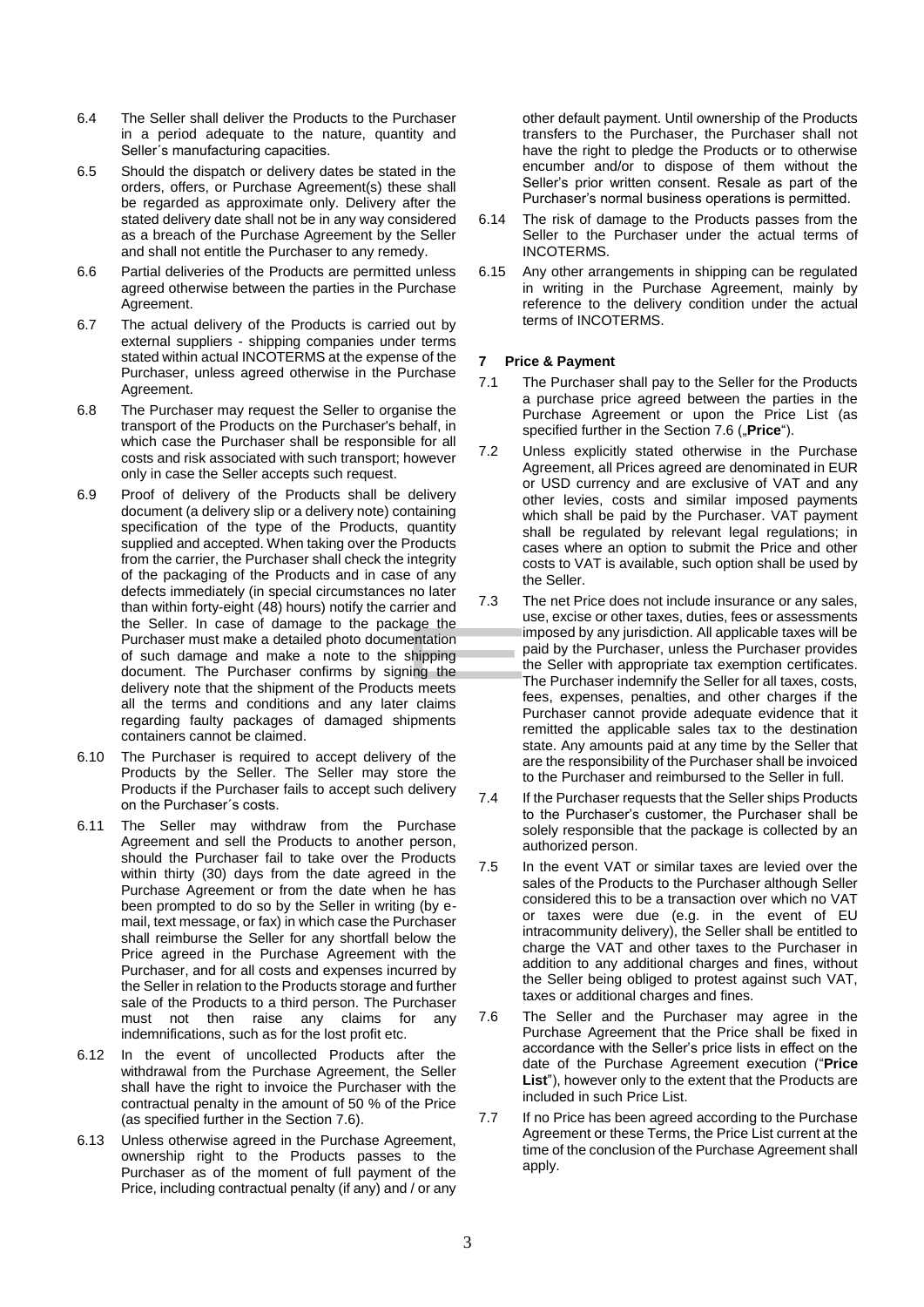- 7.8 The agreed Price is based on the market conditions at the time the Seller accepts the Order. The Seller has the right at any time by giving notice to the Purchaser to adjust the agreed Price if cost factors that (co)determine the Price (including, but not limited to, the market prices of the Products, raw materials, transportation, personnel costs, insurance, exchange rates, taxes and other financial charges) are increased between the date of the Purchase Agreement and the delivery date.
- 7.9 The Purchaser´s request for an additional change in the confirmed Order (which the Seller may accept or reject upon its sole discretion) is subjected to an administration fee determined by the Seller.
- 7.10 Should the net Price for the Products not exceed EUR 2,000 the Seller may charge to the Purchaser a handling fee of EUR 40.
- 7.11 The Purchaser shall pay all invoices issued by the Seller in accordance with the payment conditions stated in the invoice. In the absence of such conditions, the Price shall be due within fourteen (14) days of the invoice date.
- 7.12 Any payment arising out of the Purchase Agreement and / or these Terms shall be paid by way of a bank transfer to the bank account of the Seller specified in the Purchase Agreement, or other bank account determined by the Seller as notified in written to the Purchaser, or bank account stated in the invoice.
- 7.13 The Seller shall be entitled to suspend performance of all its obligations to the Purchaser, including those arising from other Purchase Agreements, until the Purchaser has paid all overdue payment amounts.
- 7.14 Should the Purchaser fail to pay to the Seller any amount due by the date such amount is due, the Purchaser shall pay to the Seller a contractual penalty on the overdue amount at the rate of 0,1 % per day and such interest shall accrue daily from the due date until the date of payment of the overdue amount.
- 7.15 In the event of default in payment of the Price or any part thereof, the Purchaser agrees to pay the Seller's expenses, including reasonable attorney's fees and expenses, incurred by the Seller in enforcing payment thereof, including all expenses incurred in connection with any arbitration or judicial proceeding.
- 7.16 The Seller may at its sole discretion (particularly in case the Purchase Agreement is concluded with the Purchaser for the first time; or the Purchaser is in delay with any payment to the Seller) at any time (i) require partial or full advance payment of the amounts payable to the Seller by the Purchaser; (ii) require the Purchaser to procure a third party guarantee in respect of those amounts, to the Seller's satisfaction; (iii) or require that payment is made by an irrevocable letter of credit confirmed by a bank acceptable to the Seller, and the Purchaser's failure in each case shall entitle the Seller to suspend delivery of the Products.
- 7.17 All amounts due under the Purchase Agreement to be paid by the Purchaser to the Seller shall be paid in full and without any deduction under whatever title (excluding a fee withheld by the Seller´s bank in respect of an income payment) and the Purchaser shall not be entitled to assert any credit setoff or counterclaim against the Seller in order to justify withholding payment of any such amount in whole or part. the Seller shall be entitled to offset amounts due

by the Seller to the Purchaser against amounts due by the Purchaser to the Seller.

## **8 Warranties**

- 8.1 Warranties to the Products shall be regulated within a separate document available at the Seller´s website [www.trevos.eu](http://www.trevos.eu/) which forms an inseparable part of these Terms.
- 8.2 Manuals, instructions and technical schemes shall be regulated within a special document available at the Seller's website [www.trevos.eu](http://www.trevos.eu/) which also forms an inseparable part of these Terms.

#### **9 Liability and indemnification**

- 9.1 Nothing in the Purchase Agreement shall limit or exclude the Purchaser's liability for fraud or any liability to the extent that it cannot be limited or excluded under applicable law.
- 9.2 The Seller's aggregate liability in respect of all claims arising out of or in connection with the Purchase Agreement, whether in contract or tort (including negligence) or otherwise, shall not in any way exceed an amount equal to the Price paid or payable by the Purchaser under the Purchase Agreement.
- 9.3 The Seller shall not be in any way liable, whether in contract or tort (including negligence) or otherwise for any (i) loss of profit or anticipated profit; (ii) loss of revenue or income; (iii) diminution of goodwill; (iv) any indirect or consequential loss of whatever nature.
- 9.4 If the Seller provides the Purchaser with any advice and/or with technical support the Purchaser shall not rely on, and the Seller does not warrant, the accuracy and completeness of such advice and support, and all liability of the Seller arising out of or in connection with such advice and support is excluded to the fullest extent permitted by law.
- 9.5 The Purchaser shall not be entitled to bring a claim against the Seller arising out of or in connection with the Purchase Agreement, whether in contract or tort (including negligence) or otherwise, more than twelve (12) months after the date on which the relevant circumstances giving rise to a claim arose or, if later, on which the Purchaser ought reasonably to have become aware of the circumstances giving rise to a claim.

#### <span id="page-3-0"></span>**10 Intellectual Property Rights**

- 10.1 Any patent, software, design, copyright, trademark or other intellectual property right ("**IPR**") being part of the Products, shall remain the sole and exclusive of the Seller. The Purchaser shall not acquire any ownership right or ownership title in such IPR.
- 10.2 It is not allowed to the Purchaser to offer or supply third parties with substitute products in place of the Seller's Products and simultaneously refer to these products, or to combine Product names of the Seller, whether protected or not, with the word "substitute" or to contrast those with the name of substitute products in price lists or similar business documents.
- 10.3 It is not permitted when using Seller's Products for manufacturing purpose or further processing, to use Seller's Product designations, in particular Seller's trademarks on such Products or their packaging or in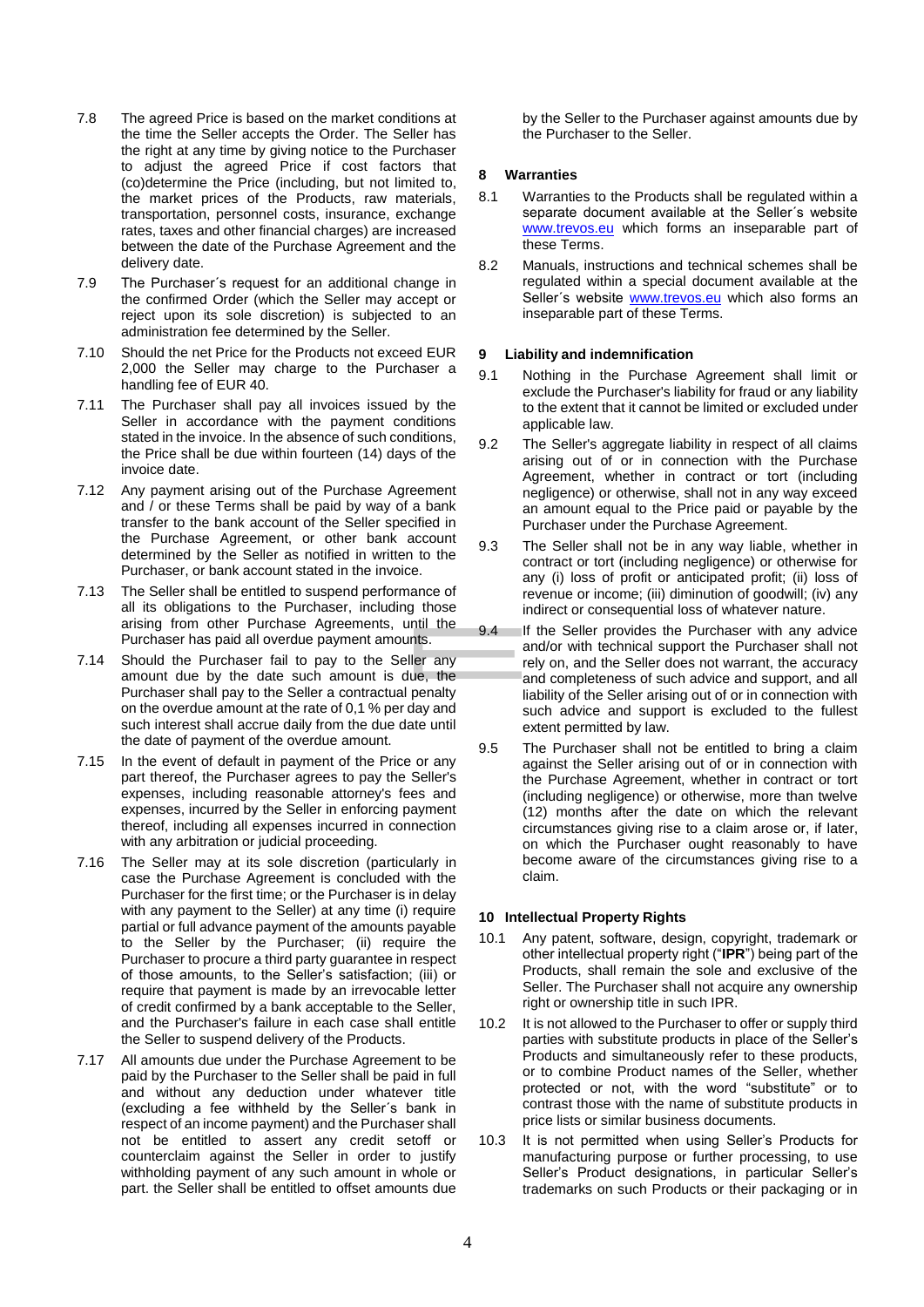printed format and advertising material without Seller's prior written consent, in particular as a specification of a part.

10.4 In case the Purchaser becomes aware or should have become aware of any claim of infringement or allegation of infringement of third party IPR, the Purchaser shall immediately notify the Seller in writing thereof, failing which the Seller shall have no obligations to indemnify or defend Purchaser against the claim concerned nor any other obligation with regard to such third party IPR infringement.

## **11 Confidentiality**

- 11.1 Upon the terms and conditions set forth in the Purchase Agreement and / or these Terms the Purchaser shall keep secret and treat confidential all information that might be of confidential nature ("**Confidential Information**").
- 11.2 The parties agree that all information disclosed in connection with the Purchase Agreement (unless stated otherwise by the Seller) shall be deemed as the Confidential Information.
- 11.3 The Purchaser shall not use the Confidential Information other than for the purpose of this Agreement.
- 11.4 The Purchaser shall be entitled to disclose the Confidential Information to its officers, directors, employees and professional advisors on a "need-toknow basis" subject to such person undertaking to keep all the information as confidential as per the terms of these Terms.
- 11.5 The Confidential Information furnished in tangible form shall not be duplicated by the Purchaser except for the purposes of the Purchase Agreement.
- 11.6 Upon the request of the Seller the Purchaser shall return all Confidential Information received in connection with the transaction contemplated by the Purchase Agreement included its copies or reproductions or other media containing such Confidential Information; all such within ten (10) days after Seller's request.
- 11.7 The Purchaser shall notify the Seller without delay of any actual suspected or threatened unauthorised disclosure or use of the Confidential Information and comply with any reasonable directions of the Seller relating to the Confidential Information in such cases.
- 11.8 The Purchaser shall not use any of the Confidential Information to the competitive disadvantage of the Seller.
- 11.9 In case of breach of any of the obligations of the Purchaser set out hereof the Purchaser shall pay to the Seller a contractual penalty of EUR 100,000 for each individual breach. Claim for damage (if any) shall survive the provision of these Terms relating to the contractual penalty.
- 11.10 The Seller shall be free and fully authorized by the Purchaser to store the Purchaser's data.

#### **12 Notices**

12.1 Should not state in the Purchase Agreement otherwise, each notice, request and other communication is considered to be duly done or executed if delivered to the party to which it may or shall be communicated,

either in person or by registered mail to the address of the party stated in the Purchase Agreement or notified by such party to the other party hereto which communicates such notice, request or other communication. Any notice pursuant to the Purchase Agreement shall be considered delivered:

- (a) as of the day of physical hand-over of the notice, if the notice is sent by a courier or delivered in person; or
- (b) as of the day of delivery marked on the delivery certificate of the notice is sent by registered mail complete with a delivery certificate; or
- (c) on a tenth (10) day after dispatching if the notice is sent by registered mail.
- <span id="page-4-0"></span>12.2 Should not state in the Purchase Agreement or these Terms otherwise, any notice, certificate, request, demand or other application required or permitted to be given hereunder shall be executed in writing, and shall, unless some other mode of giving the same is accepted by the receiving party, be send via registered mail, or be personally delivered to the other party to the address specified in the Purchase Agreement or to such other address as may be furnished by such party to the other.
- <span id="page-4-2"></span>12.3 Notwithstanding the above, any document (as specified in the previous Section [12.2\)](#page-4-0) sent to the Purchaser from the Seller´s electronic domain @trevos.cz shall be considered equally as made in written form.

### <span id="page-4-1"></span>**13 Force majeure**

- 13.1 The Seller shall not be held liable for full or partial nonperformance of any of its obligations under the Purchase Agreement, should such non-performance be caused by force-majeure circumstances which occurred or entered into force after signing hereof.
- 13.2 Force-majeure circumstances shall be considered as circumstances which can in no way be influenced by the Seller and for the occurrence of which the Seller can be held liable such as earthquake, fire, flood or other nature calamities as well as war and epidemy.
- 13.3 Should any of the above circumstances occur the Seller for which the fulfilment of its obligation has become impossible, shall notify the Purchaser in writing on the supposed duration and termination of such circumstance not later than in fifteen (15) days from the moment of its arising. The notification shall contain the information on the nature of the circumstances as well as, if possible, estimation of the possible influence thereof on the Seller's fulfilment of its obligation hereunder.
- 13.4 Should the circumstances specified in this Article [13](#page-4-1) and their consequences last more than two (2) months or should it become clear from the beginning that such circumstances and their consequences shall last more than two months, the parties shall hold negotiations as soon as possible to find out mutually acceptable alternatives for the fulfilment hereof and conclusion of the respective agreements.

# **14 Distinction clause**

14.1 The relationship of the Seller and the Purchaser established by the Purchase Agreement is that of